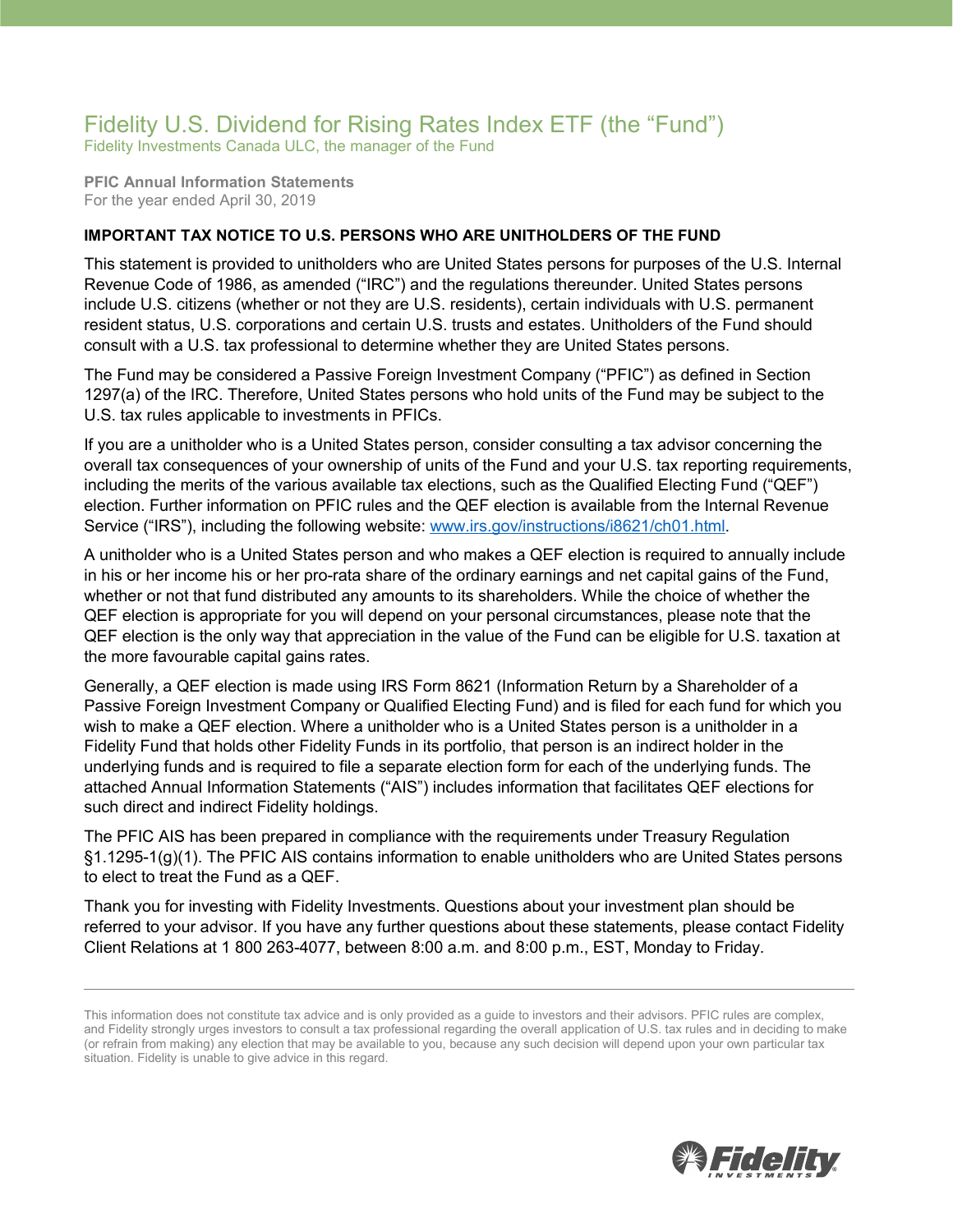## Fidelity U.S. Dividend for Rising Rates Index ETF

**PFIC Annual Information Statements (US\$)** For the Fund's PFIC taxation year ended April 30, 2019

- 1. This Information Statement applies to the PFIC taxation year of Fidelity U.S. Dividend for Rising Rates Index ETF (the "Fund") commencing on September 18, 2018 and ending on April 30, 2019.
- 2. The per-unit, per-day amounts of ordinary earnings and net capital gains for each class or series, as applicable, of the Fund and its lower tiered fund(s), as applicable, for the period specified in paragraph (1) are as follows:

| <b>FIDELITY FUND HELD</b>                            | <b>ORDINARY</b>    | <b>NET CAPITAL</b> | <b>CASH</b>             | <b>PROPERTY</b>         |
|------------------------------------------------------|--------------------|--------------------|-------------------------|-------------------------|
| <b>DIRECTLY</b>                                      | <b>EARNINGS \$</b> | <b>GAIN \$</b>     | <b>DISTRIBUTIONS \$</b> | <b>DISTRIBUTIONS \$</b> |
| Fidelity U.S. Dividend for<br>Rising Rates Index ETF | 0.0041             | 0.0000             | 0.0000                  | 0.0002                  |

To determine your pro-rata share of the amounts above, multiply the amounts by the number of units of each class or series, as applicable, of units of the Fund you held during the year. Here is an example to illustrate the calculation using the per-unit, per-day factors:

You own 100 units of Fund A from the period January 1, 2019, through June 30, 2019. You purchased an additional 100 units of Fund A on July 1, 2019. You did not sell any units of the Fund at any time during the year.

The Fund's ordinary earnings were \$0.001 per unit, per day.

Result: Your ordinary earnings for 2019 are (\$0.001 \* 181 days \* 100) + (\$0.001 \*184 days\* 200) = \$54.90.